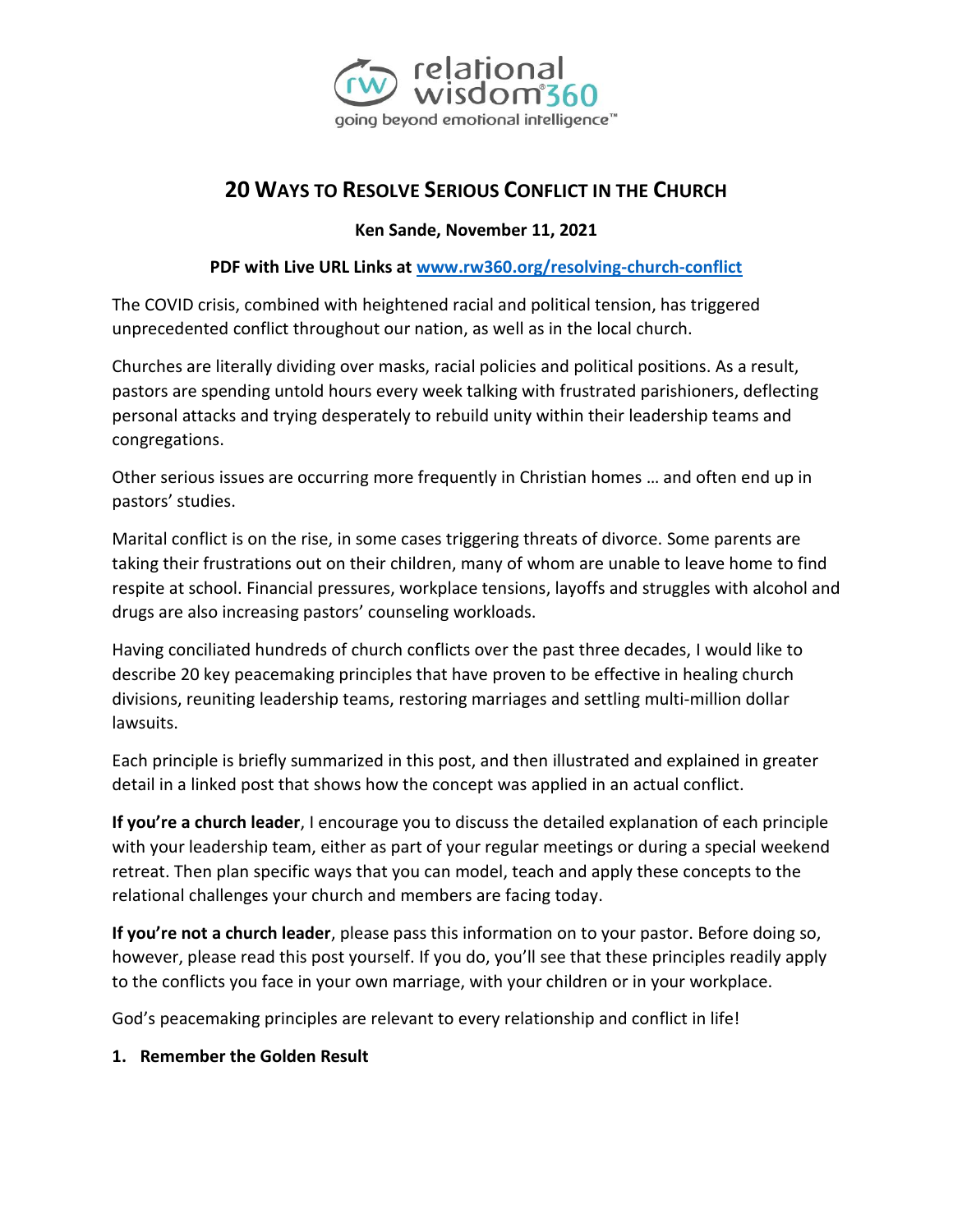We all know the Golden Rule: "Do to others as you would have them do to you." But do you know the Golden Result? It's a direct corollary to the Golden Rule: "Other people will usually treat you the way you treat them." Not always, but usually. Because that's how God wired us.

Blame others and they will usually blame you. Admit where you've been wrong, and you'll be surprised how often others do the same. Listen patiently and openly to others, and hold off on making premature judgments, and others will be inclined to do the same with you, which will open the way for understanding and increase the likelihood of agreement.

So anytime you're in a conflict, ask yourself, "How do I want to be treated?" Then engage others by treating them exactly the same way (Matt. 7:12). You'll be amazed at how often this changes the course of your conflict.

For a real-life illustration of this principle in action, see [A Stolen Baby,](https://rw360.org/2017/08/20/lost-baby-200m-lawsuit-astonishing-reconciliation/) \$200,000,000 Lawsuit [and an Astonishing Reconciliation.](https://rw360.org/2017/08/20/lost-baby-200m-lawsuit-astonishing-reconciliation/)

# **2. Bring the Gospel into Every Conflict**

When Christians are in conflict, our tendency is to resort to "the law." We love to use God's Word to show where we're right and others are wrong. This approach only drives us further apart.

You can show your people a better way. Instead of bringing the law to others, bring them the gospel. Remind others of the forgiveness we all have in Christ. If we are trusting in him, our sins have been paid in full. We can put off the sinful patterns of the past and put on a new character and new habits, so that we act like Christ himself (Eph. 4:22-24; Rom. 8:29).

As you remind yourself and others of these promises, you can bring hope, reduce defensiveness, make it safe to confess sin and inspire Christ-like behavior. I've seen this principle work with deeply divided elder boards, multi-million dollar lawsuits … and even with a teenage girl whose protective force-field would have put the Starship Enterprise to shame (see [Penetrating Barriers with the Gospel\)](https://rw360.org/2013/02/11/penetrating-barriers-with-the-gospel/).

### **3. Expose the Idols that Drive Conflict**

James 4:1 provides a key insight on conflict: "What causes quarrels and what causes fights among you? Is it not this, that your passions are at war within you?"

In many church conflicts, these passions are not inherently sinful. They are often good things we want too much. This gives rise to a downward spiral, which I often refer to as the "progression of an idol:" a **good desire** turns into a **consuming demand** that leads us to **judge others** and eventually **punish them** if they don't give us what we want.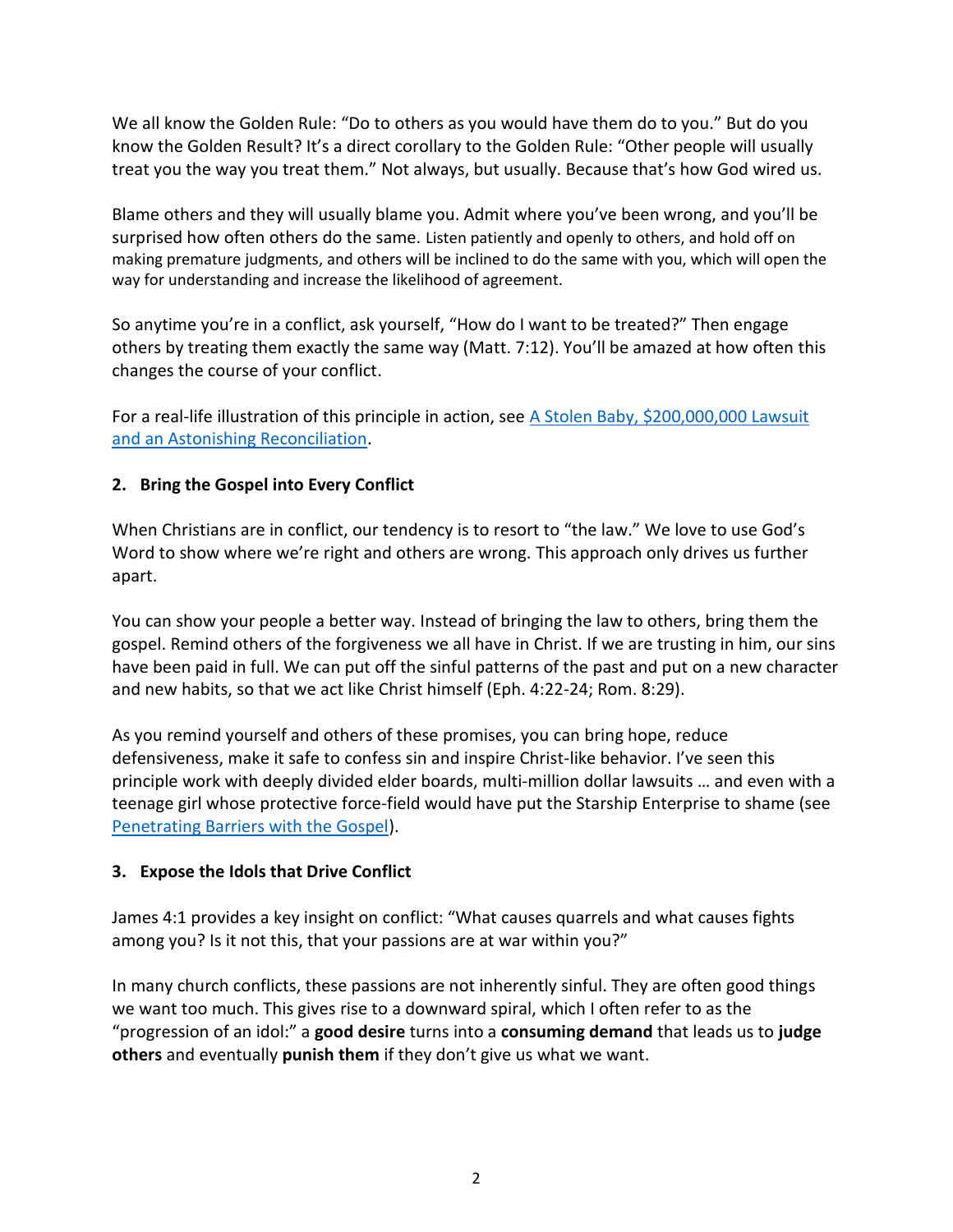For a detailed description of this destructive spiral and how you can keep it from crippling your church, see [Getting to the Heart of Conflict.](https://rw360.org/getting-to-the-heart-of-conflict/)

# **4. Guard Against Amygdala Hijacking in Yourself and Others**

The Apostle Peter's denial of Christ is a classic example of a neurological/emotional failure that today is commonly referred to as "amygdala hijacking." As Peter demonstrates all too painfully in Luke 22:54-62, this process typically involves sudden, intense emotions that trigger an impulsive reaction that is deeply regretted.

Most of us have experienced these types of impulsive reactions in our marriages, as well as with our children, coworkers or fellow church members.

The good news is that the Bible describes four simple steps you can follow to avoid this destructive dynamic and to take control of even the most intense emotions. This process is summarized in the simple acrostic: **READ** (**R**ecognize and name your emotions; **E**valuate their source; **A**nticipate the consequences of following them; and **D**irect the power of your emotions on a constructive course).

For a detailed explanation of both the neurology and theology behind amygdala hijacking, and for two videos illustrating how the READ concept can be applied in daily life, see Four Ways to [Defeat Amygdala Hijacking.](https://rw360.org/2014/05/19/four-ways-defeat-hijacking/)

### **5. Weave Relational Wisdom into Your Church**

When we get into a conflict, most of us have a tendency to go "two-dimensional." We focus obsessively on our own righteousness and the other persons' wrongs. Back and forth, back and forth, and the conflict gets worse.

Relational wisdom, which is gospel-driven form of [emotional intelligence,](https://rw360.org/emotional-intelligence/) helps people to always view their relationships "three-dimensionally" by seeking to be *God-aware*, *self-aware* and *other-aware* in every relational interaction, just as Jesus taught when he commanded us to love God with all our hearts and to love our neighbors as we love ourselves (Matt. 22:37-40).

One of the easiest ways to help your people develop this type of relational wisdom is to teach them to practice four simple acrostics until these key relational skills become automatic habits. To learn more about relational wisdom and the **SOG, GPS, READ** and **SERVE** acrostics, see [Discover RW](http://www.rw360.org/) and [Five Ways to Weave](https://rw360.org/2017/07/16/five-ways-weave-rw-life/) RW into Your Life.

### **6. Communicate So Clearly that You Cannot Be Misunderstood**

Many conflicts in the church are triggered or inflamed by poor communication, often by leaders themselves. We know what we intend to communicate, but we don't take the time to carefully evaluate and adjust our words so that they cannot be misconstrued.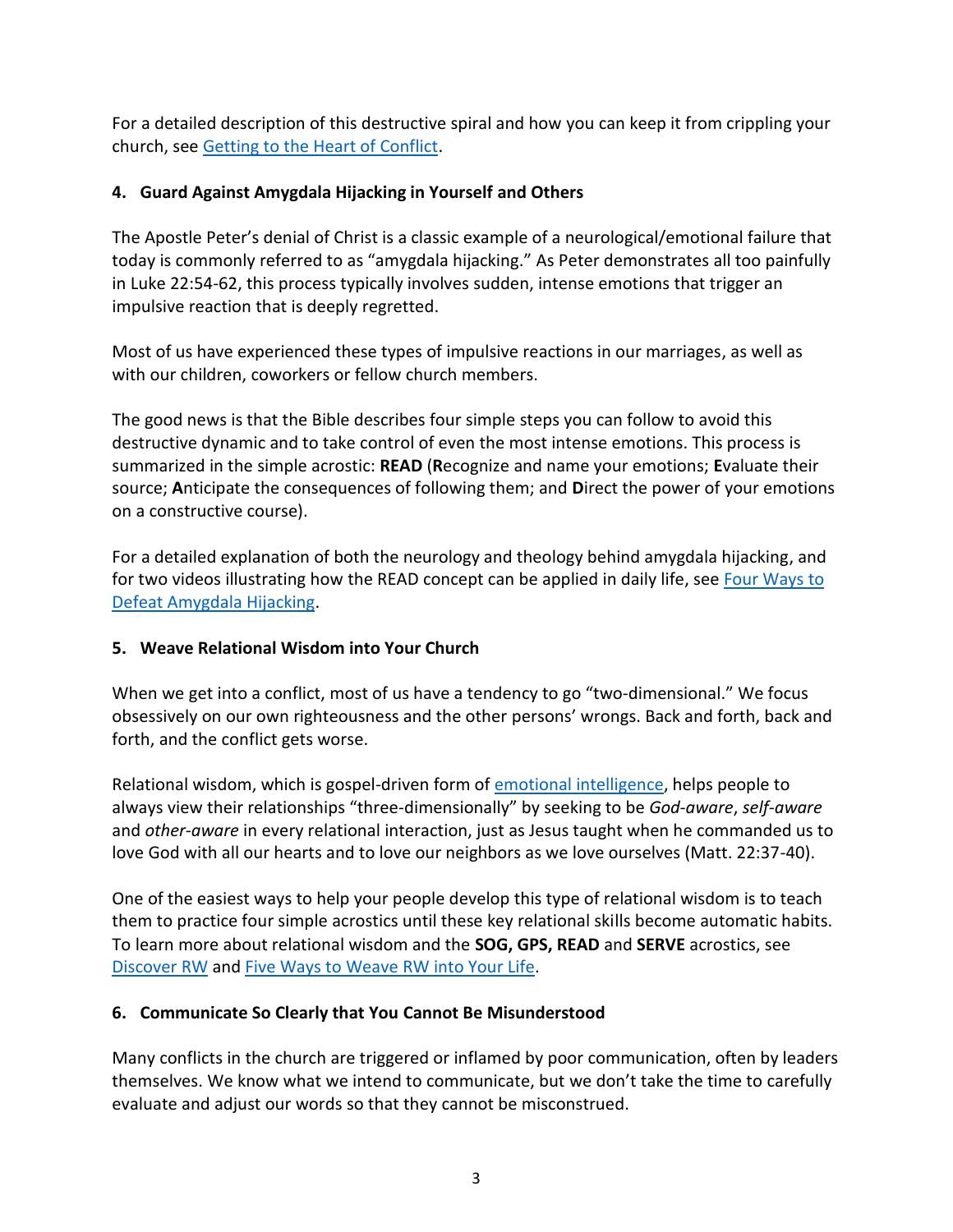As one of my mentors once taught me, "For a leader, it's not good enough to communicate so you *can be understood*. You must communicate so clearly that you *cannot be misunderstood*."

No one will get this perfect all the time, but spending a little extra time on an email, a sermon or position paper or remarks you plan to make in a conversation or at a congregational meeting can save you many hours of unnecessary conflict.

For an example of what happened when I failed to live up to this standard, see Clarity and [Charity.](https://rw360.org/2013/04/07/clarity-plus-charity/)

### **7. Work Patiently with People As They Process Their Emotions and Experiences**

People are always interpreting our words and actions through their own life experiences and emotions. As a result, a seemingly innocent statement in a sermon or conversation can trigger an intense emotional reaction in others. Our natural tendency in such situations is to defend ourselves and point out how unwarranted their responses are. That typically drives you further apart.

It takes time and patience, but it's possible to turn these types of interactions into opportunities for life-changing ministry if you'll take the time to gently and patiently help people process their emotions and life experiences. This is exactly what happened when I deeply offended a woman through one of my blog posts (see Seven Ways to Redeem an [Offense\)](https://rw360.org/2018/12/17/7-ways-to-redeem-an-offense/).

### **8. Don't Be Misled by the Three Faces of Fear**

When people react to you with control, anger or withdrawal, it's natural to become defensive and judgmental. But has that response ever helped, whether in your family or in your church? Probably not.

You can break this cycle by realizing that control, anger and withdrawal are often triggered by fear. It's how people instinctively react to protect themselves from being disappointed or hurt.

Once you understand this underlying dynamic, you can resist the temptation to become defensive and instead seek to discern and address the fear that is triggering other's behavior. When you do so, you can prevent conflict, minister to others and move your relationships to a whole new level.

[The Three Faces of Fear](https://rw360.org/2015/02/08/three-faces-fear/) explains how this principle was applied to a city-wide racial conflict that was turned into a major motion picture.

### **9. Practice the Three P's of Satisfaction**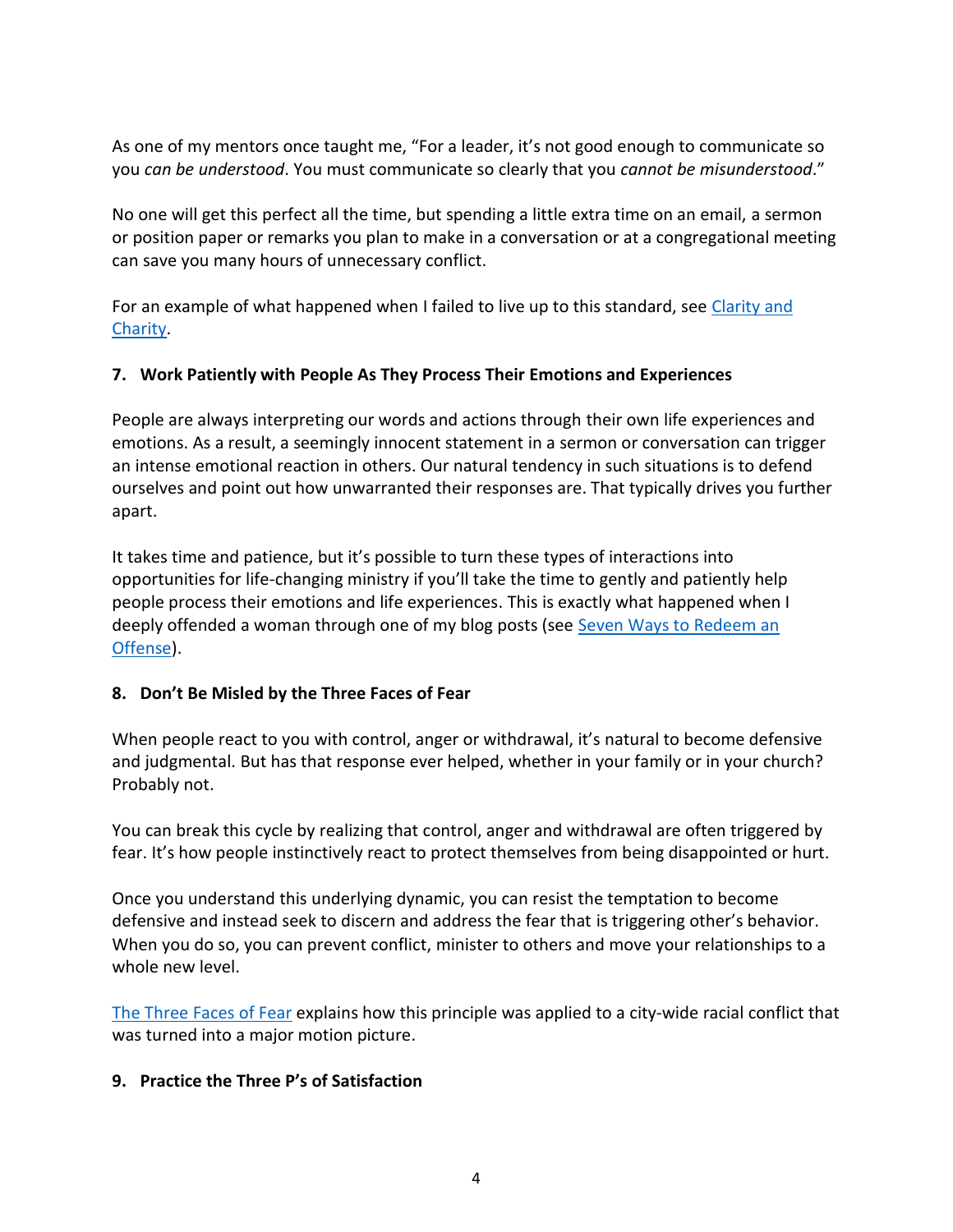Whenever you are helping others work through a conflict, you are far more likely to see a positive outcome if you work diligently to provide them with "the Three P's of Satisfaction," which are:

- *Process satisfaction*, which requires a fair, orderly, and even-handed process where everyone feels that they've had a reasonable opportunity to present their side of the matter,
- *Personal satisfaction*, which requires treating everyone with respect, courtesy and equality, just as we would want to be treated ourselves, and
- *Product satisfaction*, which requires a final solution that is as reasonable, just and equitable as is humanly possible.

Here's the key: although most people involved in a decision-making or conflict-resolving process will focus their energy on achieving a particular outcome (product satisfaction), in the long run they will also place a great deal of value on how they were treated during the process. This means that even if a final decision is not entirely to their liking, they will often accept the result with equanimity if the decision-makers provided them with a high level of both process and personal satisfaction.

I cannot emphasize this point too much: Give people process satisfaction (the opportunity to fully and candidly share their views), as well as personal satisfaction (treating them with sincere courtesy and respect), and you'll be surprised how content they'll be even if they disagree with your substantive decision.

To see how this process satisfied an attorney who lost a \$2,000,000 contingency fee, and to learn how you can put it into practice in your church, see [The Three P's of Satisfaction](https://rw360.org/2016/05/10/the-3-ps-of-satisfaction/).

# **10. Constantly Build Passport**

Every time you engage the people in your church, whether in your study or from the pulpit, you are either building or destroying "passport." A passport is an authorization to go someplace you have no inherent right to be. In relational terms, it is the permission that people give to you to enter into their lives, to learn their secrets, to know their struggles and to offer advice and correction.

If you want your people to allow you into their lives—to have real relationship with them and to trust you to provide needed shepherding—you must earn a relational passport from every person you engage.

The best way to do so is to relate to others in such a way that they would automatically answer "yes" to three key questions:

- Can I trust you?
- Do you really care about me?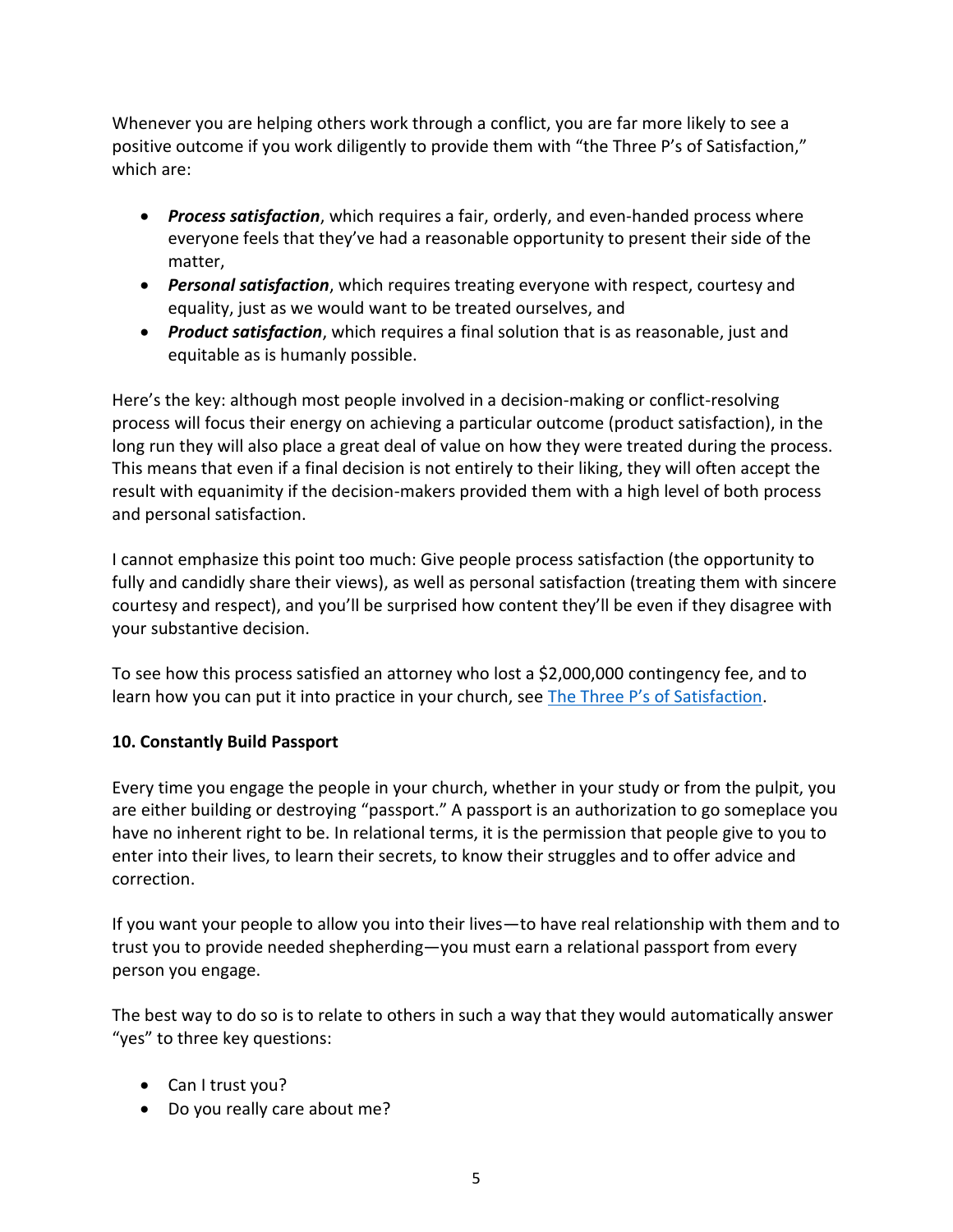Can you actually help me?

Each of these questions encompasses a variety of sub-questions that are always rolling around in people's minds when they are thinking of opening up to you. To learn how to engage people in such a way that they will open their hearts and lives to you, even when facing major challenges, see [Building Passport.](https://rw360.org/2017/12/29/building-passport-2/)

## **11. Teach Your People to Practice Charitable Judgments**

Many of the conflicts that arise in a church begin or grow worse because people assume the worst about others' actions or motives. The best way for you to prevent this tendency is to proactively teach your congregation to practice "charitable judgments" in every area of life.

Making a charitable judgment means that out of love for God, you strive to believe the best about others until you have facts to prove otherwise. In other words, if you can reasonably interpret facts in two possible ways, God calls you to embrace the positive interpretation over the negative, or at least to postpone making any judgment at all until you can acquire conclusive facts.

To see dozens of Scriptures that support this concept and several practical ways that you can teach this conflict-reducing habit to your congregation, see Charitable Judgments: An Antidote [to Judging Others.](https://rw360.org/2013/03/07/charitable-judgements-an-antidote-to-judging-others/)

### **12. When You Need to Negotiate, PAUSE**

Many conflicts in the church involve the negotiation of substantive issues, such as hiring new staff, revising ministry priorities, setting the budget, adopting new Sunday school curricula … or deciding whether to wear masks.

The Bible provides excellent guidance on how Christians can successfully negotiate the most challenging issues in life. This biblical wisdom may be summarized in an acrostic called the PAUSE principle of negotiating, which stands for:

- **P**repare (pray, get the facts, seek godly counsel, develop options)
- **A**ffirm relationships (show genuine concern and respect for others)
- **U**nderstand interests (identify others' concerns, desires, needs, limitations or fears)
- **S**earch for creative solutions (prayerful brainstorming)
- **E**valuate options objectively and reasonably (evaluate, don't argue)

In Philippians 2:3-4, the Apostle Paul highlighted one of the key elements of biblical negotiating when he wrote, "Do nothing out of selfish ambition or vain conceit, but in humility consider others better than yourselves. Each of you should look not only to your own interests, but also to the interests of others" (see also [Matt. 22:39;](https://biblia.com/bible/esv/Matt.%2022.39) [1Cor. 13:5;](https://biblia.com/bible/esv/1%20Cor.%2013.5) [Matt. 7:12\)](https://biblia.com/bible/esv/Matt.%207.12).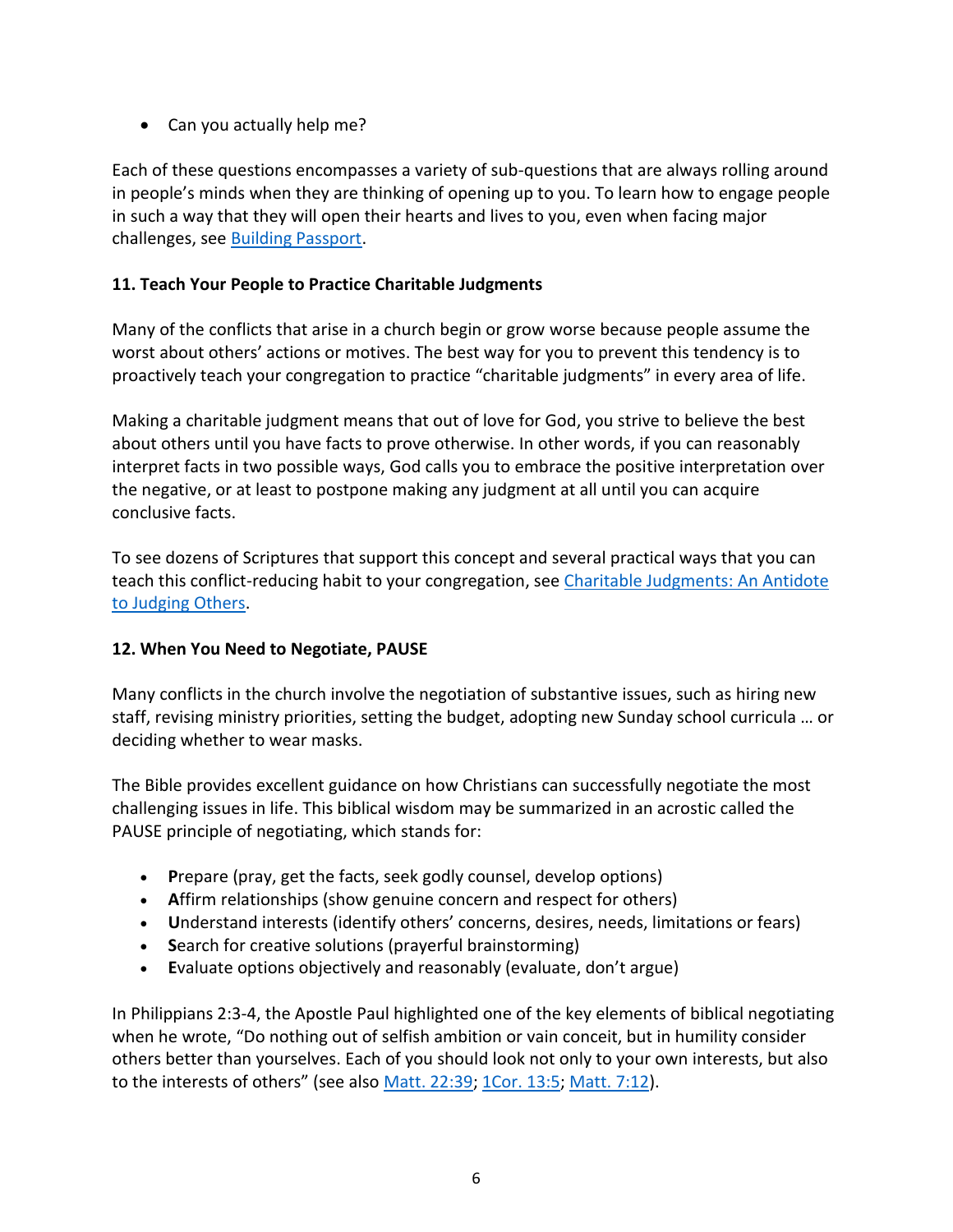To see how the PAUSE principle was used in one of the most challenging negotiation situations many of us will face in life, see [Asking Parents to Give Up Their Keys.](https://rw360.org/2016/02/21/8705/)

# **13. Diffuse Explosive Meetings with a Six Part Format**

Have you ever been in a church meeting that was about to explode? You could feel the tension building with each person's comments and knew it was just a matter of time before the dynamite went off. Once the explosion occurs, it's often impossible to pick up the pieces.

Such explosions are not inevitable. In fact, you can turn these types of volatile meetings into a time of humble self-examination and constructive problem solving by summarizing the issue to be discussed and then indicating that everyone who speaks will be expected to follow a six part format:

- Briefly stated, how do you feel because of this problem?
- What have you done that might have contributed to this problem?
- What do you think would please God as we work through this situation?
- What steps have you already taken to make things better?
- What are you now willing to do to help resolve this problem?
- What do you suggest others do to help resolve this problem?

This format can help people to become more God-aware, self-aware and other-aware by remembering God's involvement in the situation, empathizing with one another, recalling their shared frailty, getting the logs out of their own eyes, showing respect and accepting responsibility, and being solution-focused rather than attack-oriented (see [Defusing Explosive](https://rw360.org/2017/07/23/defusing-explosive-meetings-2/)  [Meetings](https://rw360.org/2017/07/23/defusing-explosive-meetings-2/) for further discussion of this simple and yet powerful strategy).

### **14. Teach People to Focus on the Good Before Itemizing the Bad**

When any of us get into a conflict, our tendency is to see our opponents in an increasingly negative light, highlighting their faults and recounting their wrongs. This is a perfect strategy for destroying relationships and dividing churches.

Since God commands us to seek unity and reconciliation in the body of Christ, he graciously provides wisdom principles that enable us to overcome our tendency to focus on others' flaws. One of these principles is set forth in Philippians 4:8-9:

"Finally, brothers, whatever is true, whatever is honorable, whatever is just, whatever is pure, whatever is lovely, whatever is commendable, if there is any excellence, if there is anything worthy of praise, think about these things."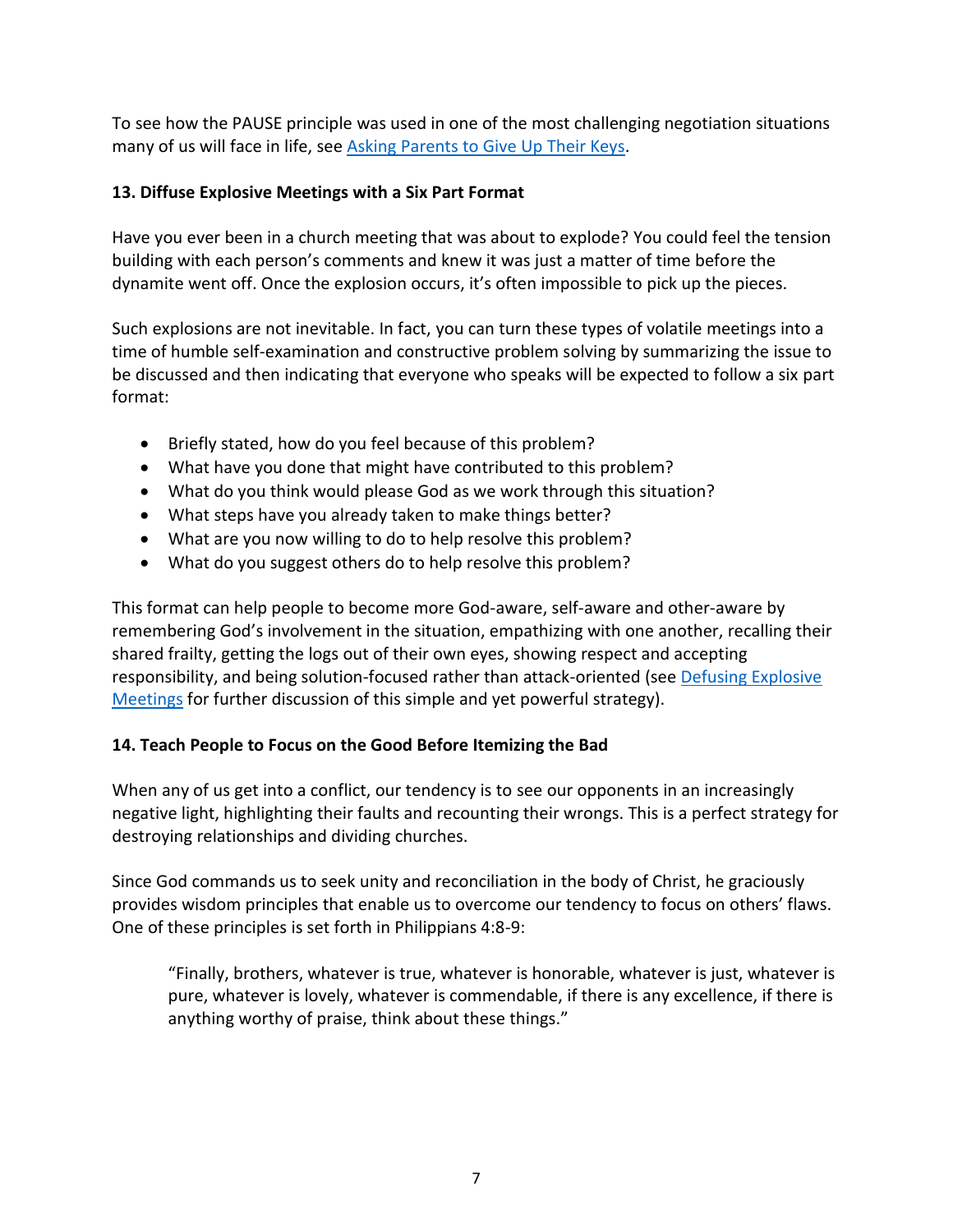I've seen God use this passage to change the course of bitter divorces, lawsuits and church divisions. To see how he made a baby moose the key element in such a reversal, see [Reconciled](https://rw360.org/2016/10/03/reconciled-baby-moose/)  [by a Baby Moose](https://rw360.org/2016/10/03/reconciled-baby-moose/)."

# **15. Be Approachable**

Conflicts in churches often begin with misunderstandings and minor differences in opinion. Unfortunately, many Christians are afraid to approach their church leaders with their concerns, which sometimes allows those concerns to fester and grow until they finally explode into an intense conflict.

One of the most effective ways to encourage church members to share their concerns before they become major problems is for church leaders to strive earnestly to make themselves "approachable." This requires the development of a variety of relational skills, including humility, empathy, reading subtle emotional cues and attentive listening.

To see how the presence of these skills greatly enhanced the ministry of one pastor and how the absence of these same skills killed the ministry of another pastor, see [Approachability: The](https://rw360.org/2014/07/21/approachability-passport-real-ministry-leadership/)  [Passport to Real Ministry and Leadership.](https://rw360.org/2014/07/21/approachability-passport-real-ministry-leadership/)

# **16. Unleash the Power of Confession**

At the beginning of this post, I described the power of the "Golden Result," the fact that other people will usually treat you the same way you are treating them. This principle is especially true when you're in conflict. If you blame others for a problem, they will typically blame you right back. But if you instead confess your contribution to a problem, it's amazing how often others will follow your lead and begin to acknowledge how they have contributed to the situation as well.

One of the most vivid examples I've ever seen of this dynamic took place at a congregational meeting where a pastor had planned a scathing rebuke of his fellow elders. He was just minutes away from delivering an attack that he knew would probably split the church. But one of the elders got up first and confessed his sins to the whole church. To see how the pastor altered course became an inspiring example to his entire church, see [A Wave of Confessions Saves a](https://rw360.org/2018/03/12/a-wave-of-confessions-saves-a-church/)  [Church.](https://rw360.org/2018/03/12/a-wave-of-confessions-saves-a-church/)

# **17. Follow the Example of Lincoln and Reagan**

I love to read biographies of individuals who model character qualities and relational skills that I want to develop in my own life. Two of my favorite role models are Abraham Lincoln, who led our country through the Civil War, the bloodiest period in our nation's history, and Ronald Reagan, who led us out of the Cold War, which threatened to annihilate human civilization.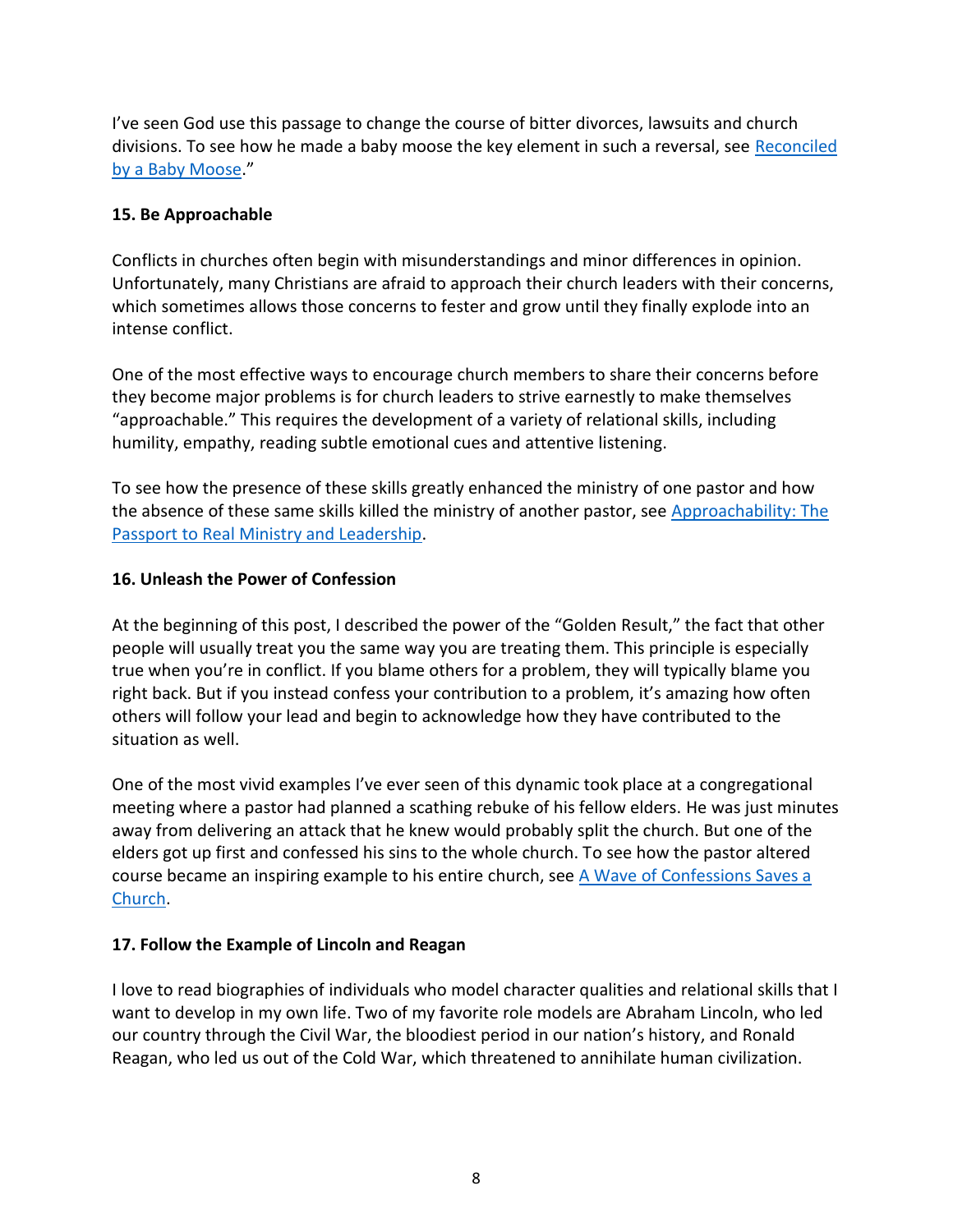One of the many characteristics that these two men shared was their exceptional ability to understand and manage not only their own emotions and interests but also the emotions and interests of the people they led and the opponents they wished to turn into friends.

Lincoln's relational skills are superbly illustrated in *Team of Rivals*, which describes how Lincoln turned former political rivals into his closest friends and allies. Reagan's remarkable skills are highlighted in *Reagan's Secret War*, which describes how he saved the world from nuclear disaster by winning over obstructionist leaders in the U.S. Congress and hostile leaders in the Soviet Kremlin.

As I read these books, I was amazed to discover that many of the skills these two men practiced are directly relevant to the battles that pastors often fight within their own congregations. To read a summary of these key leadership skills, see [Reagan, Lincoln, RW and You](https://rw360.org/2018/02/27/reagan-lincoln-rw-2/) and [Lincoln's](https://rw360.org/2018/03/05/politics-pride-and-emotion-2/)  [Relational Wisdom.](https://rw360.org/2018/03/05/politics-pride-and-emotion-2/)

### **18. Deploy God's Full Array of Peacemaking Processes**

The Bible provides a variety of ways for Christians to resolve conflict, including overlooking minor offenses (Prov. 19:11), talking privately with the other person (Matt. 18:15), seeking advice from wise counselors (Prov. 20:18), pursing mediation (Matt. 18:16) and submitting to binding arbitration (1 Cor. 6:1-6).

Although some conflicts are so complex that professionally-trained conciliators may be needed (such help is available through our [Christian Conciliation Service®\),](https://rw360.org/christian-conciliation-service/) the vast majority of conflicts involving Christians can be fully resolved by spiritually mature leaders in the local church, just as God instructs in 1 Corinthians 6:4-5.

For detailed guidance on how you can apply each of these biblical processes to resolve the conflicts that arise in your church family, even if they involve financial or legal issues, download our free 72-page ebooklet, [Leading Christians through](https://rw360.org/christian-conciliation-service/) Conflict.

### **19. Practice Redemptive, Gospel-Centered Church Discipline**

Although most conflicts involving Christians can be resolved through the peacemaking processes described above, Jesus knew that believers will occasionally refuse to receive guidance and correction from church leaders. This is why the Matthew 18:15-20 process includes instructions on how to carry out formal discipline with believers who refuse to listen to the church.

Many churches shy away from this responsibility because they think it is unloving or legalistic, because they fear a retaliatory lawsuit or because they've never seen an example of successful church discipline. Other churches willingly pursue discipline but forget that Jesus calls us to approach such ministry as a gospel-centered "rescue mission" rather than a time to impose guilt and condemnation (see Matt. 18:12-14).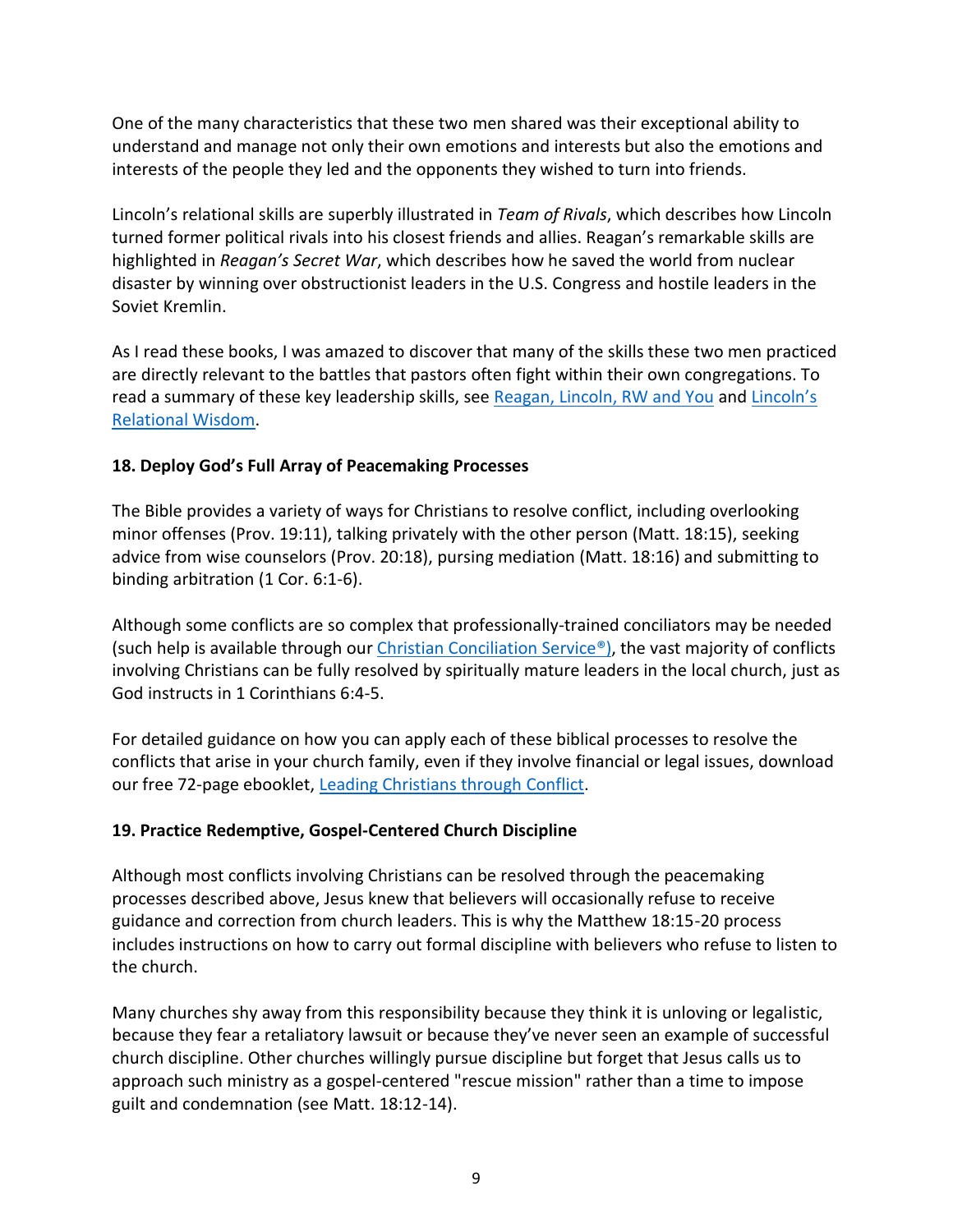Neither of these approaches to discipline reflect the glory of the gospel, nor are the necessary.

As a church elder and professional conciliator, I have been involved in dozens of church discipline cases that were carried out in biblically faithful, gospel-centered and marvelously redemptive ways. These cases involved issues such as a fraudulent business deal, an out-ofwedlock pregnancy, marital abandonment and an illicit affair between two church members.

To learn how cases like these resulted in repentance, reconciliation and joyful celebration by entire congregations, see [Four Amazing Church Discipline Cases.](https://rw360.org/2020/06/23/four-amazing-church-discipline-cases/)

# **20. An Ounce of Prevention Is Worth Many of Hours of Conflict Resolution**

There is one thing that is even better than successfully *resolving* a conflict: *preventing* a conflict in the first place.

Many church leaders spend hundreds of hours every year putting out the fires of conflict. Pastors can dramatically reduce this type of draining ministry by investing just a few hours in training designed to improve their own relational wisdom and peacemaking skills.

Pastors can see an even greater reduction in their conflict resolution workload by encouraging their entire leadership team to pursue training as well. If leaders go one step further and bring this training to their entire congregation, most of the sparks of conflict can be extinguished before they ever have a chance to start a relational fire.

To learn how you can study, practice and share relational wisdom throughout your church, as well as in any ministry or business in which you are involved, see [15 Training Options and](https://rw360.org/training-options/)  [Opportunities.](https://rw360.org/training-options/)

### **Put God's Peacemaking Principles into Practice!**

If you're a church leader, I again encourage you to set aside time to discuss these principles in depth with your leadership team, either as part of your regular meetings or during a special weekend retreat. Then plan specific ways that you can model, teach and apply these concepts to the relational challenges your church and members are facing today.

A small proactive investment of time today could save you hundreds of hours of resolving conflict in the months and years ahead. As James 3:18 promises, "**Peacemakers who sow in peace reap a harvest of righteousness**."

~ Ken Sande

### **Reflection Questions**

 Describe one or more situations in your church or ministry in which some of these principles might have resulted in a better outcome?